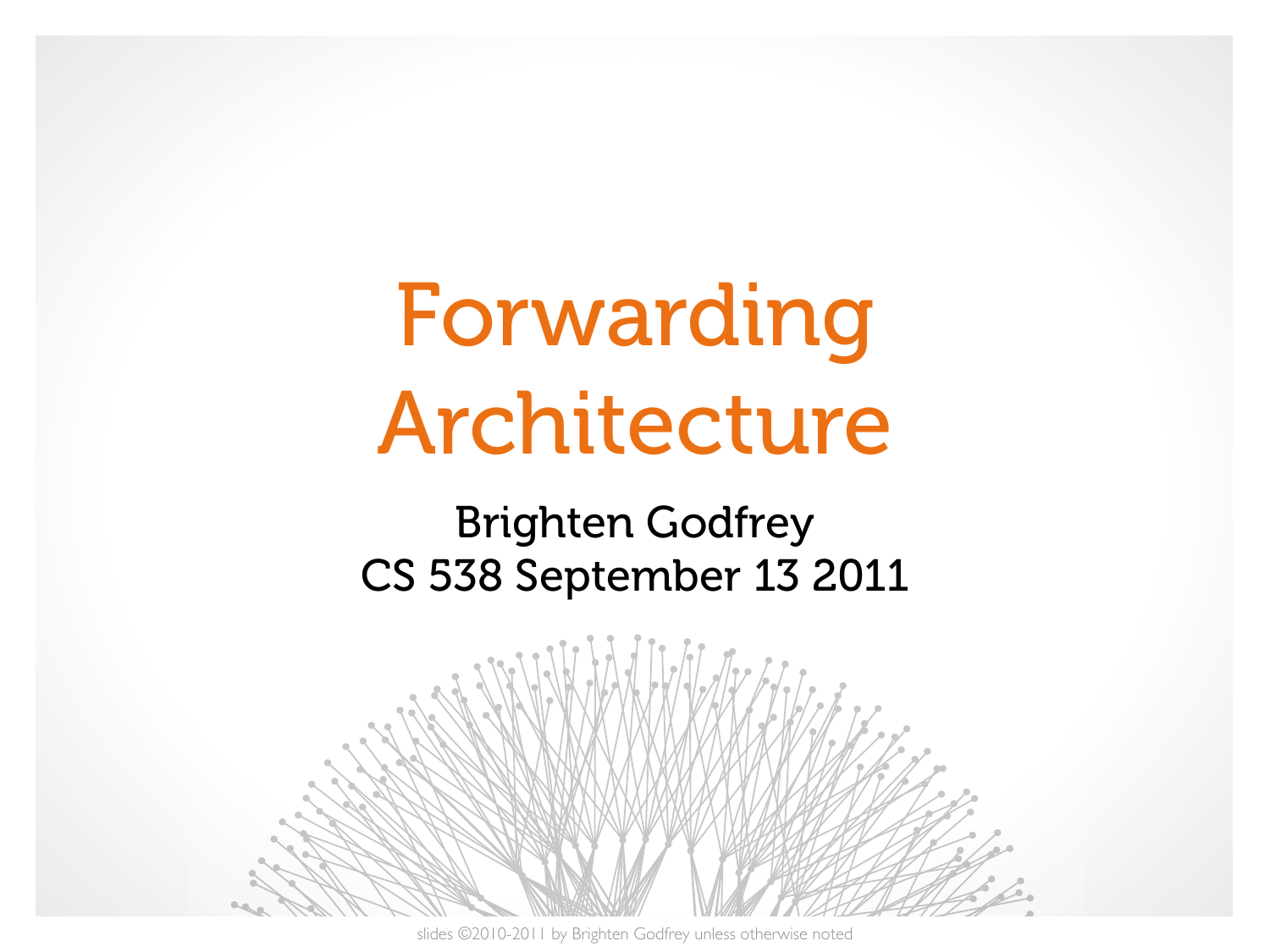A fast IP router

Good exhibition of the guts of a router and problems to be solved in router architecture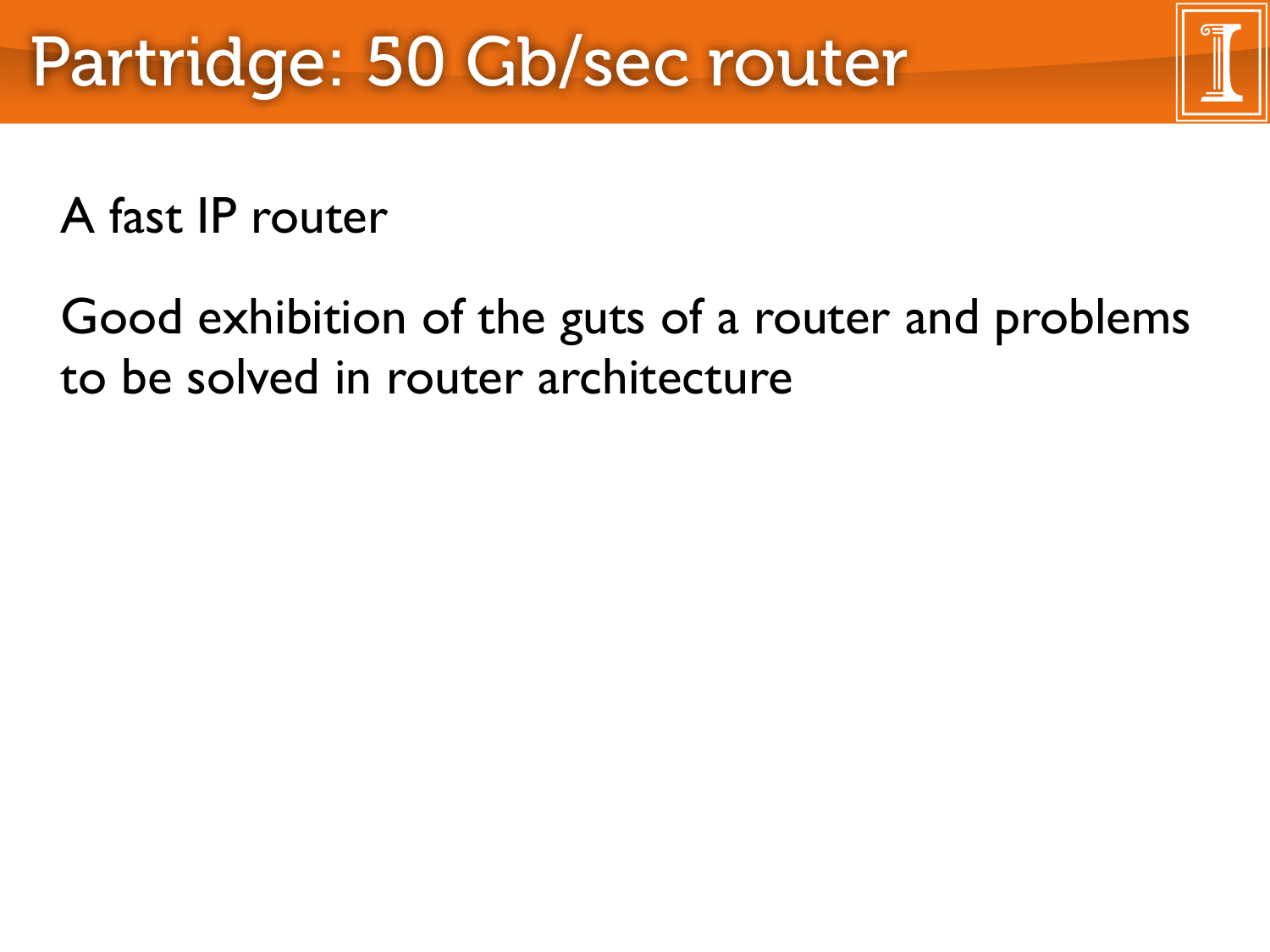# Inside the router



[Partridge et al '98]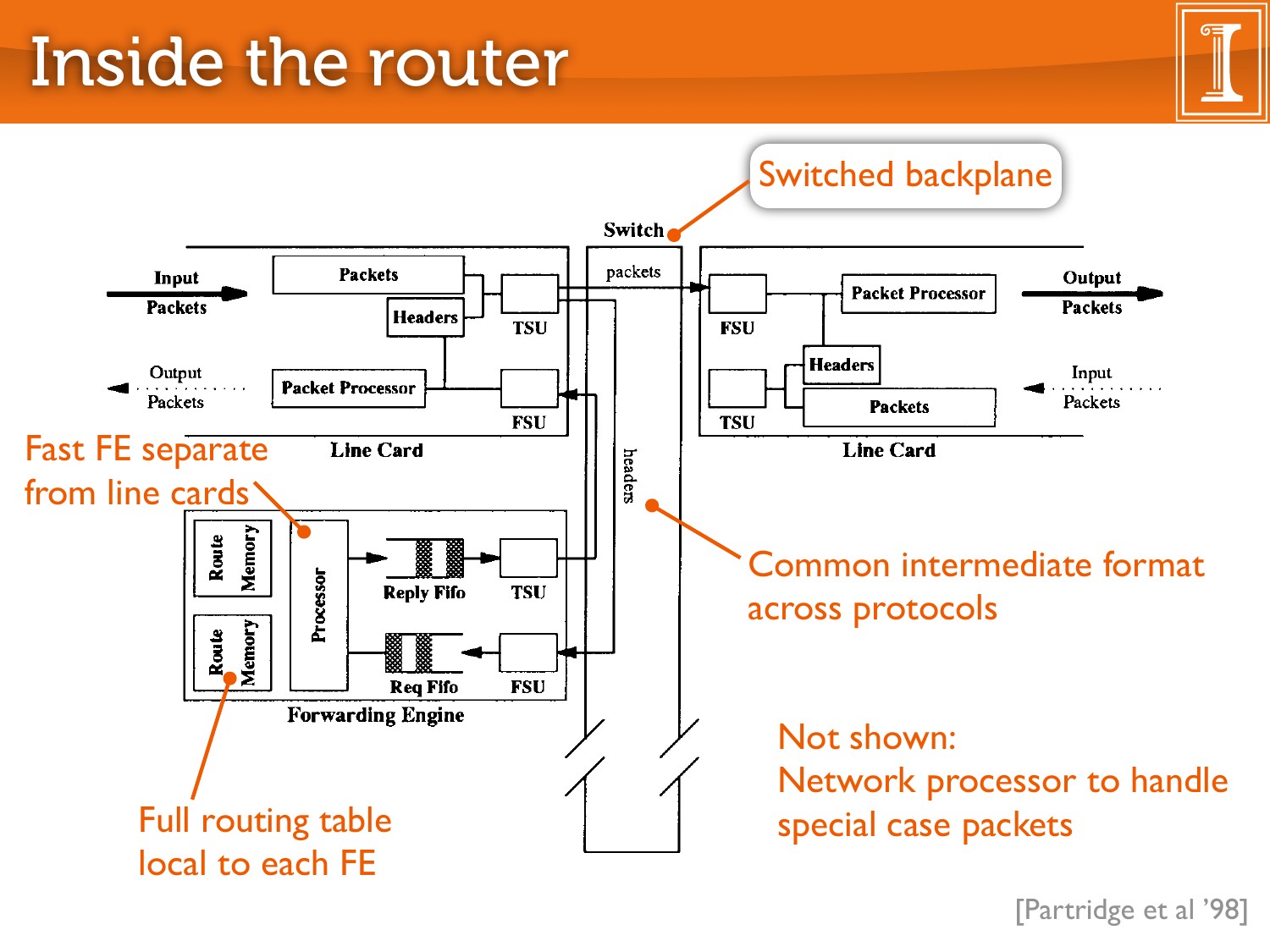#### Operates in epochs

- 128 bytes sent by each line card to next-hop line card
- Each line card can send to only one other card, and can receive from only one other card ... to outputs



Inputs ready to send...

Allocator assigns inputs to outputs & tells line cards

What fundamental problem is being solved?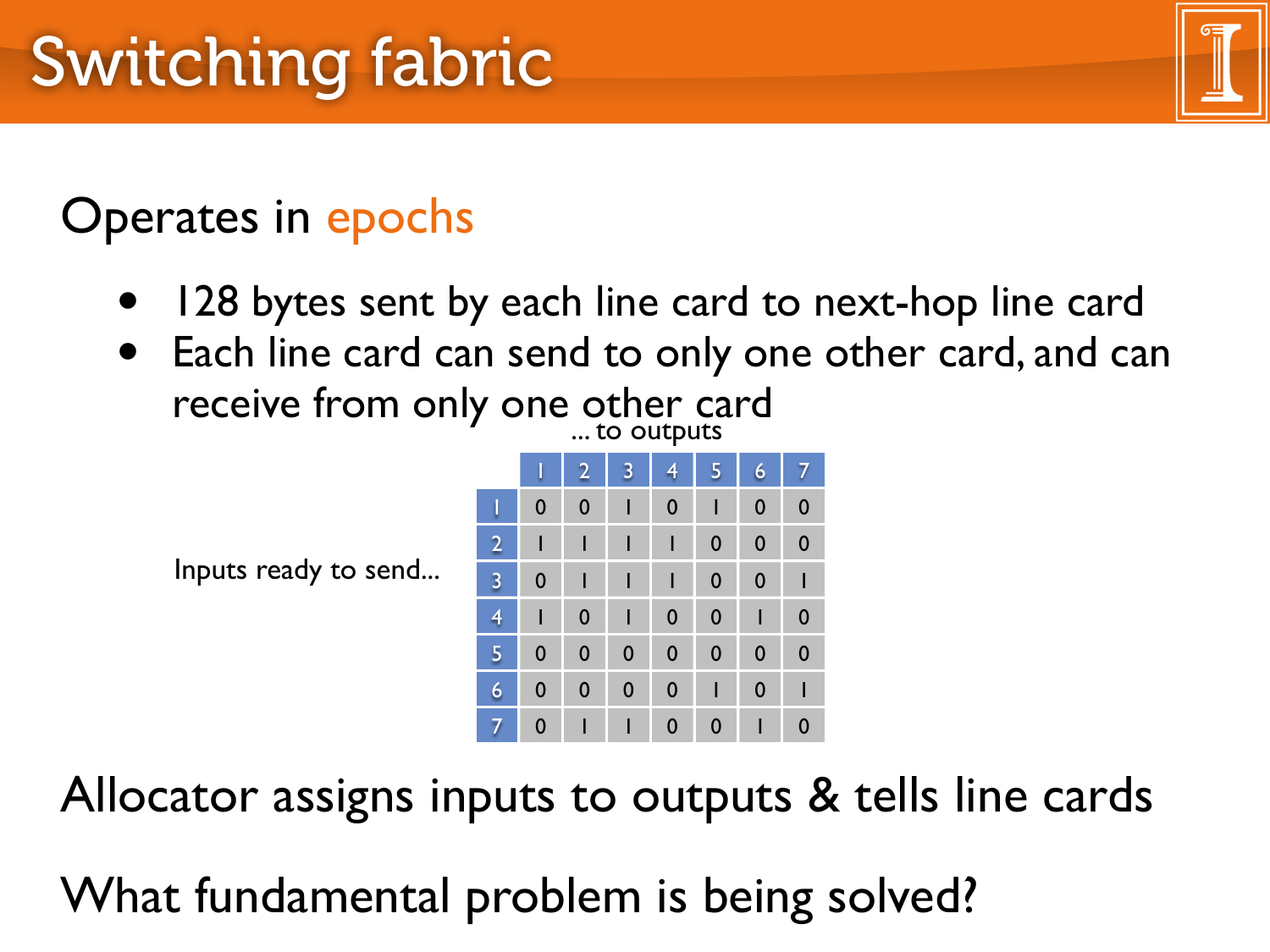Maximize number of matched input-output pairs, such that each input & output only matched once

50 Gbit/s router uses approximate solution



Inputs ready to send...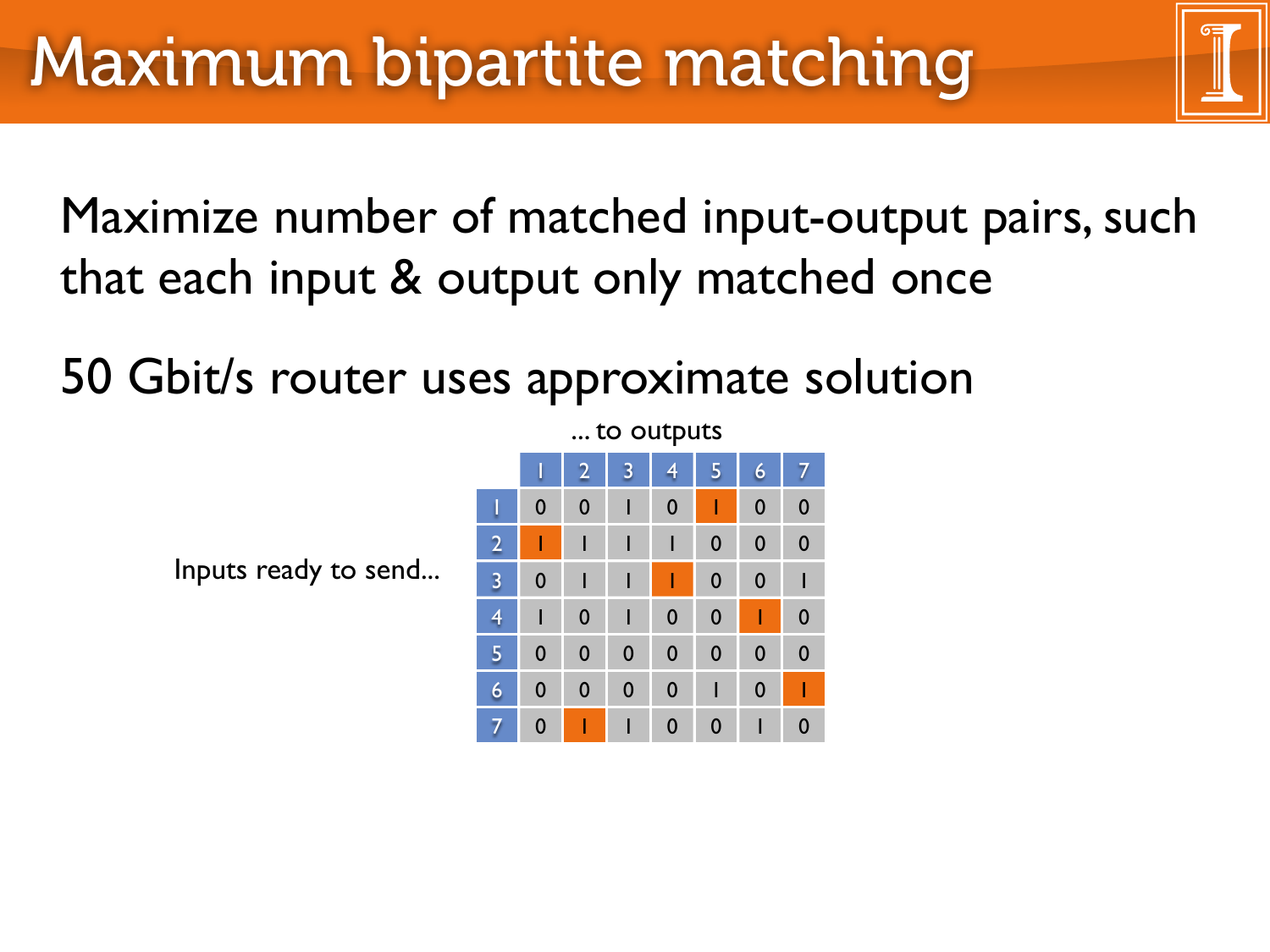#### Many functions in modern routers

- access control
- quality of service
- accounting, traffic metering
- IPv4, IPv6, MPLS, ethernet, ...
- Virtual private networks
- ...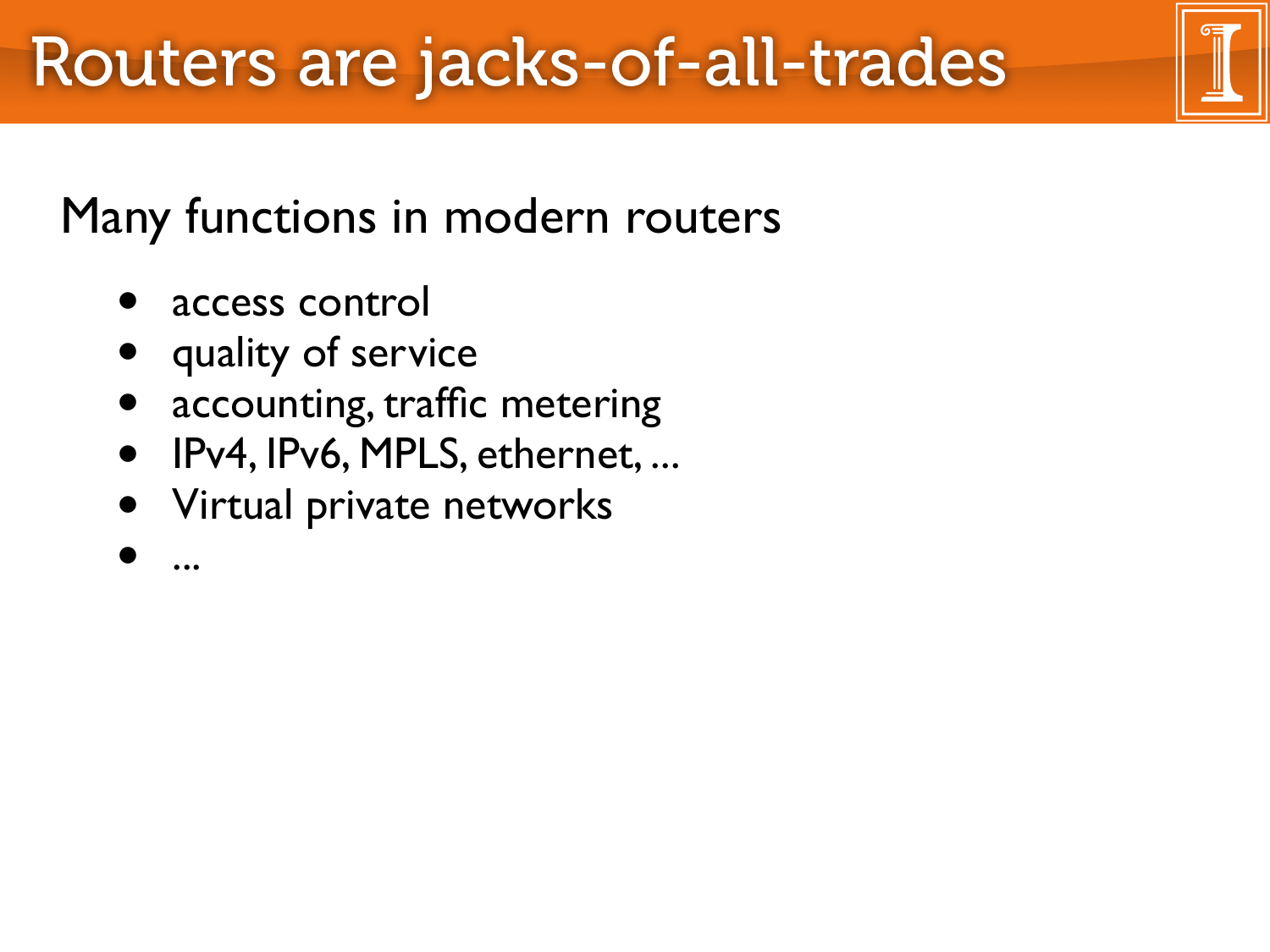#### Hardware routers

- Fast
- Specific functionality
- Result: many physical devices (routers, firewalls, intrusion detection, ...)

#### Software routers

- Slow
- **Extensible**

#### Can we get the best of both worlds?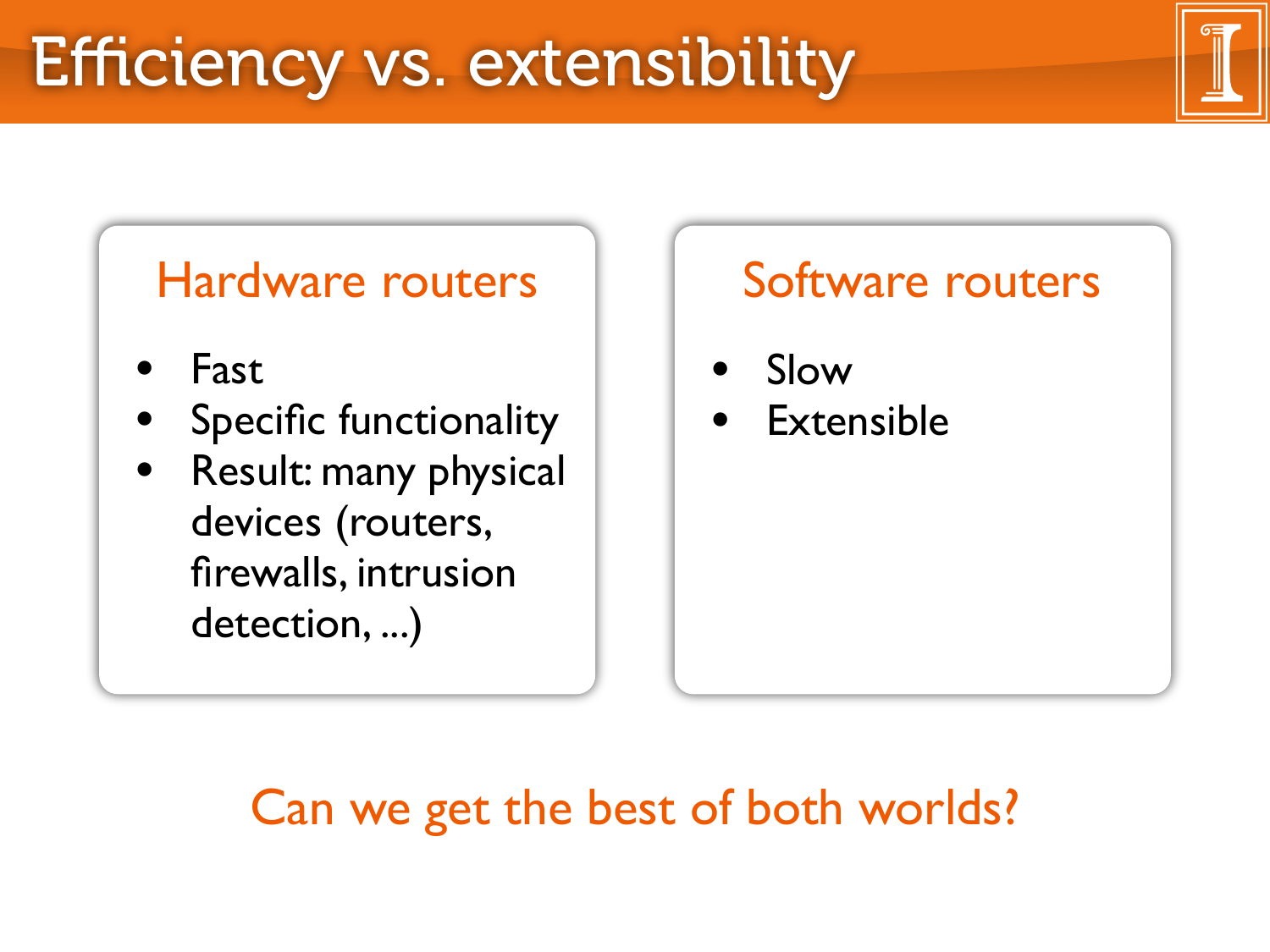# RouteBricks approach





[Dobrescu et al, NSDI 2009]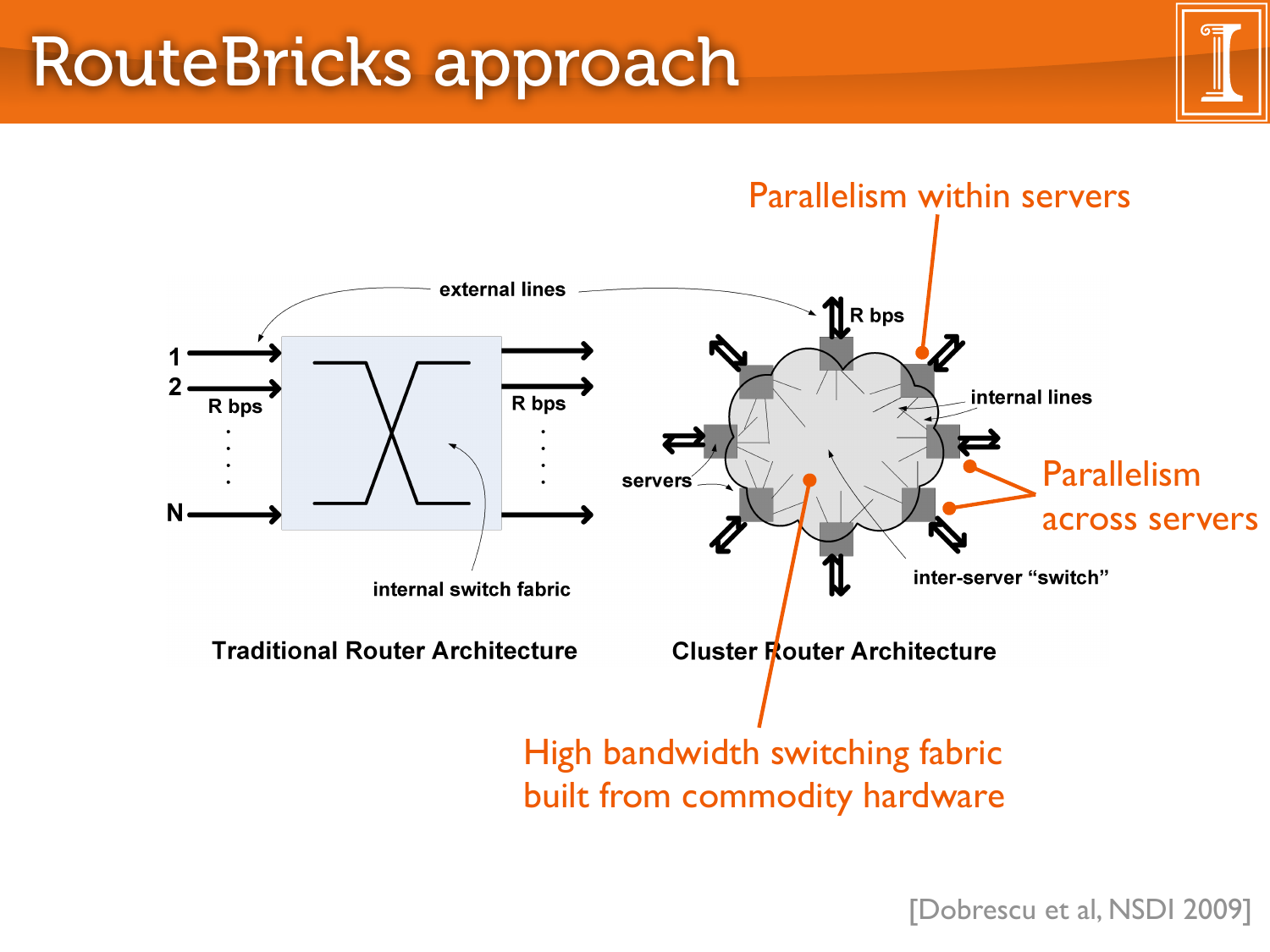Handle any traffic pattern: for example, all input traffic at a server might go to any one output server

Low degree: we're using commodity hardware

Naïve approach:

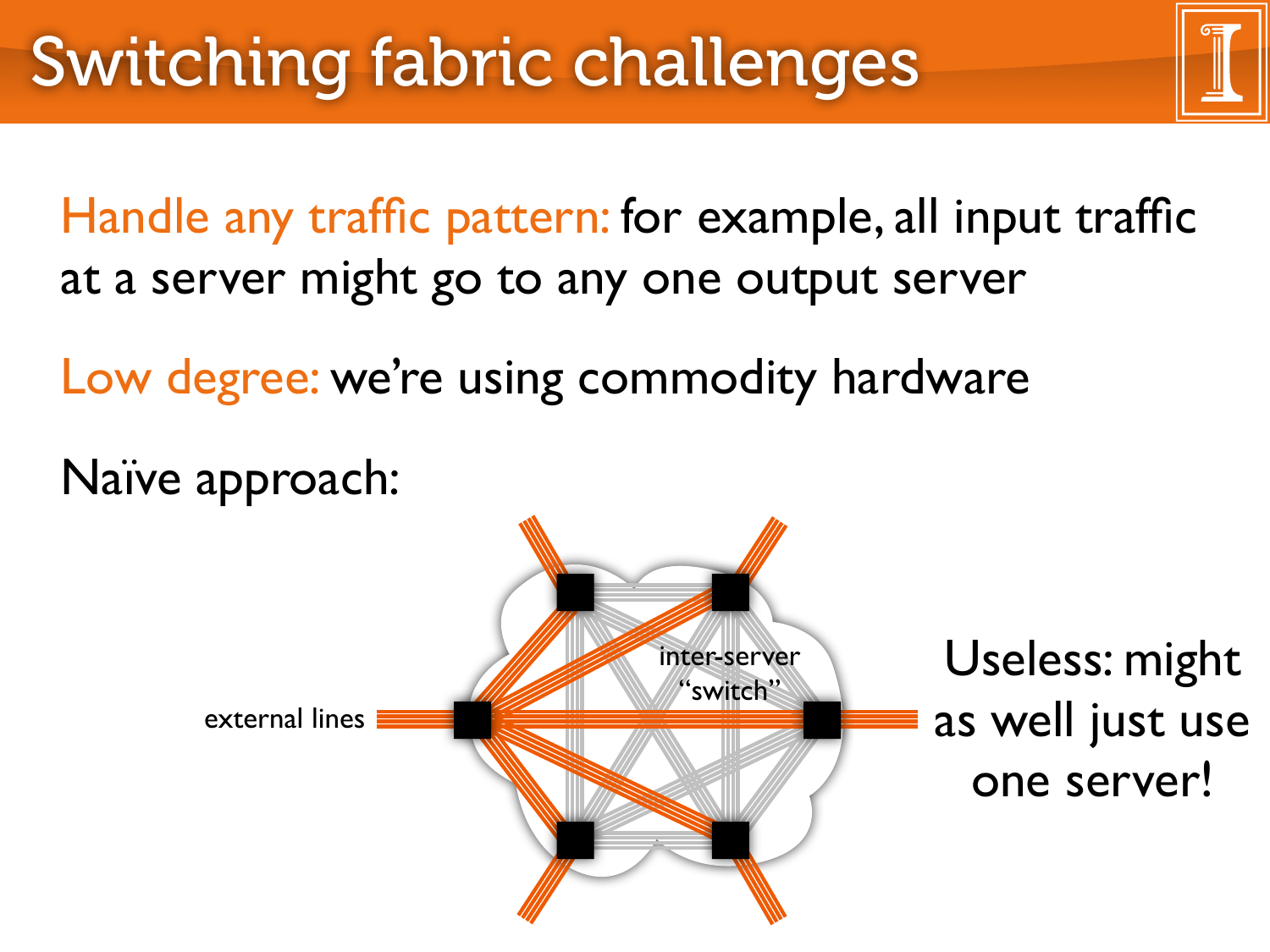Just one link out for each link in

- Total out b/w enough, but doesn't go where we need
- Solution (Valiant load balancing): send packet to random intermediate node, then on to destination

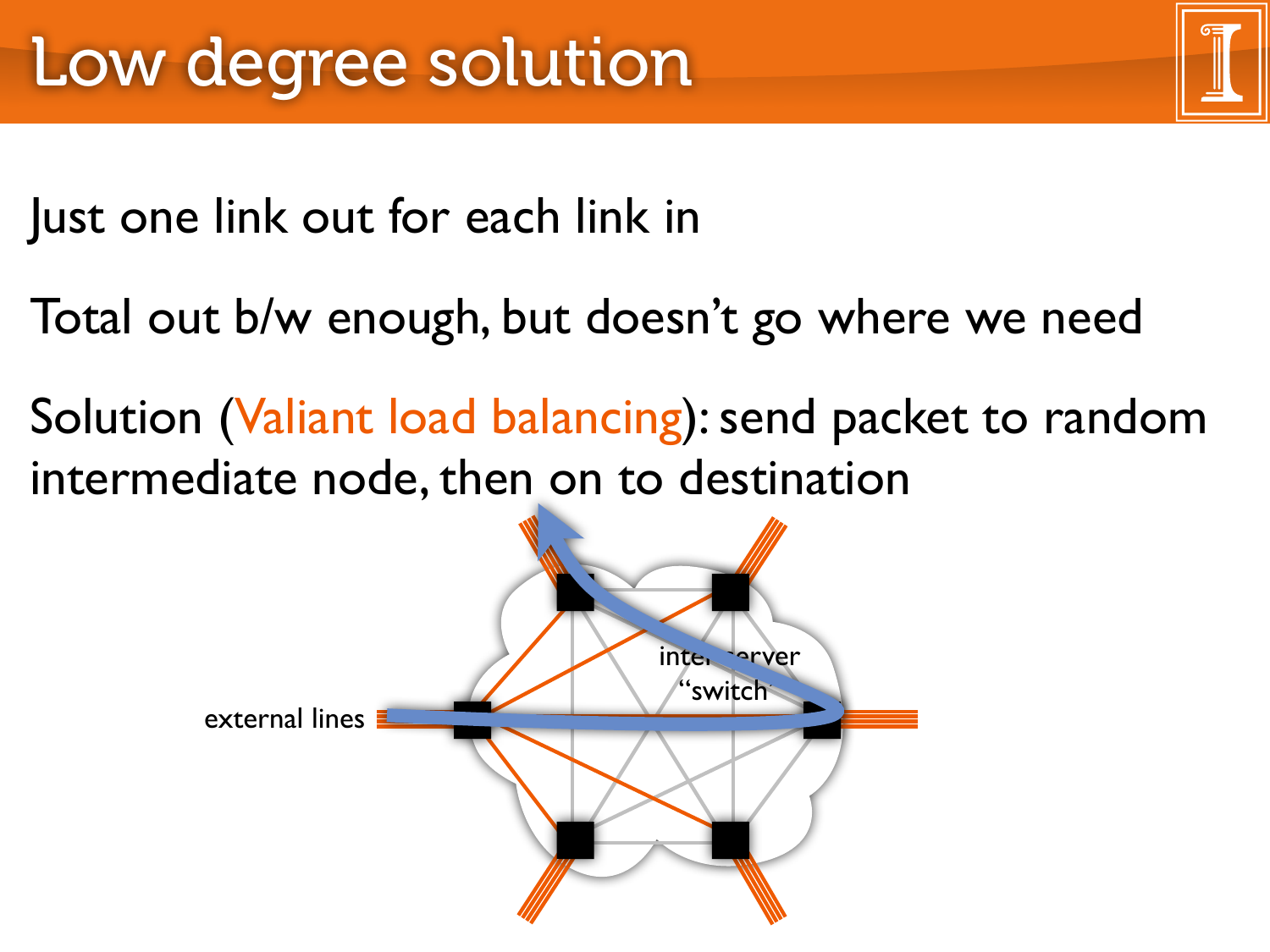Guaranteed to nearly full throughput for any traffic demands!

- "nearly" =  $2x$ . Why?
- So, switch fabric needs to be 2x as fast as external links to provide guarantees

Why does sending to a random intermediate node work?

Still using one port per server. What if # servers  $>$  # ports available?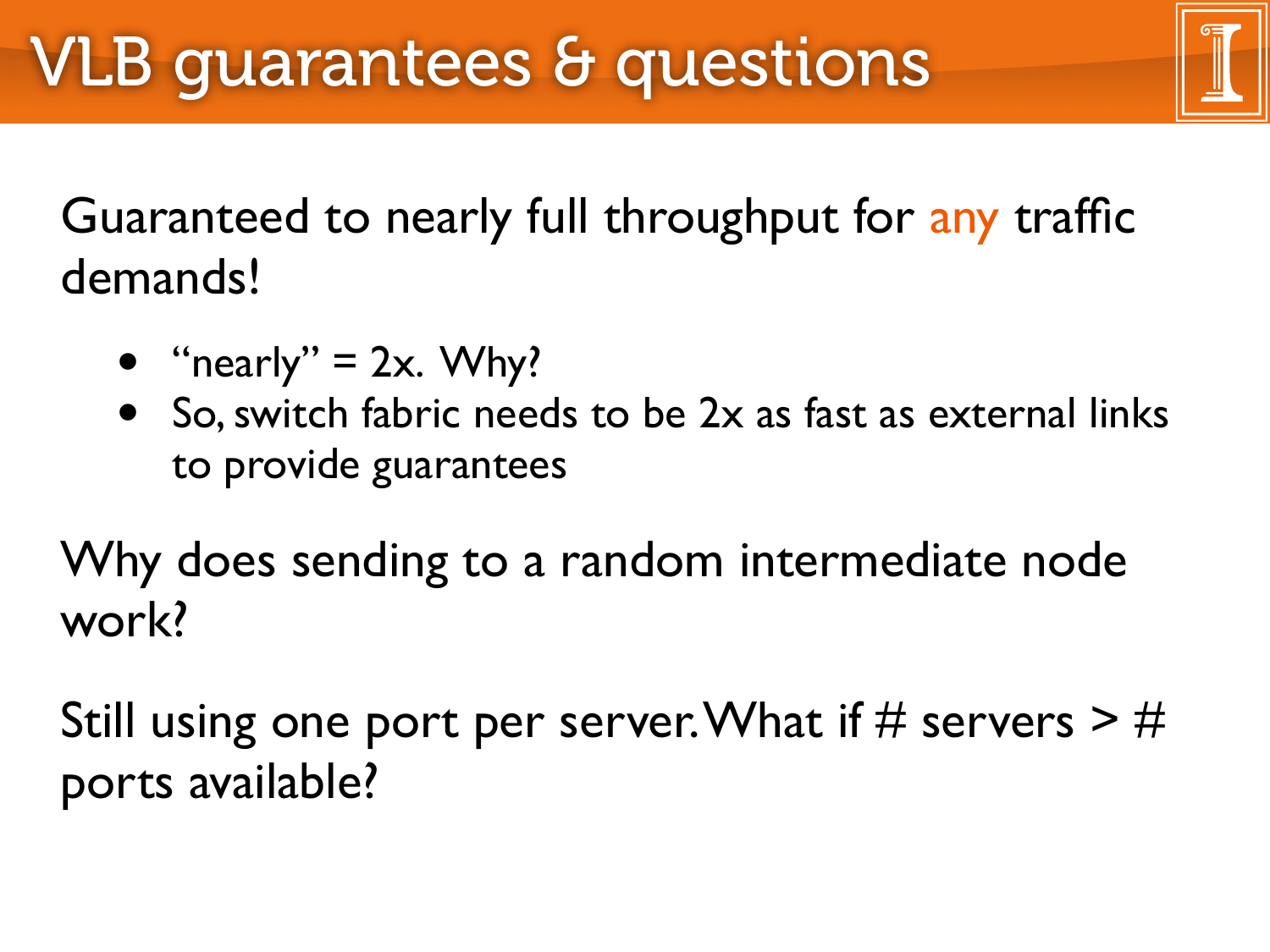# MPLS design

Ingress: Traffic classification, label packets ("forwarding equivalence class")



Control plane constructs label-switched paths and coordinates labels

Can also stack labels = concatenate paths

![](_page_11_Picture_5.jpeg)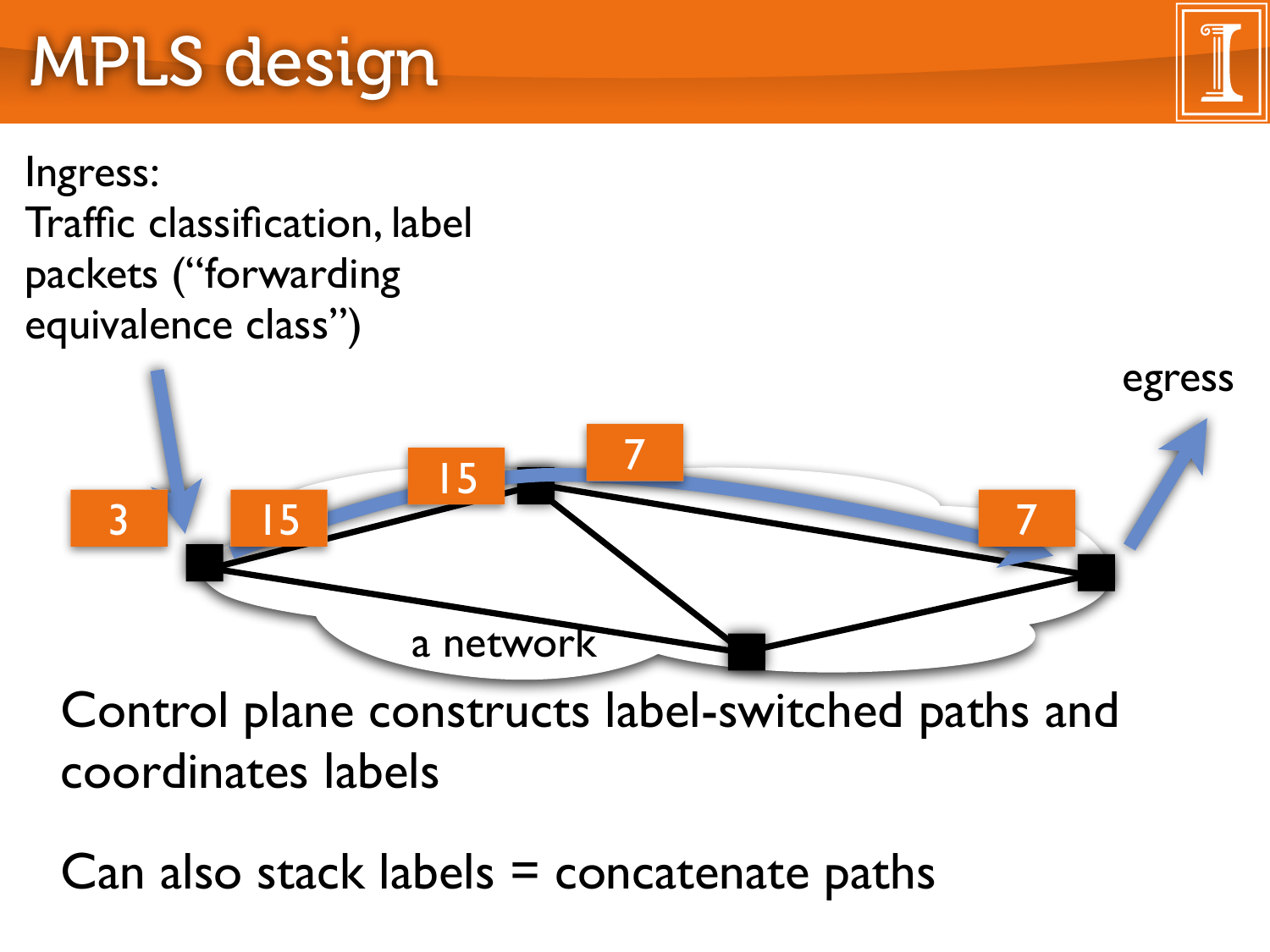#### In the design doc

- High performance forwarding
- Minimal forwarding requirements, so can interface well with many types of media such as ATM
- Flexible control of traffic routing

#### What matters today? Flexibility. Widely used for:

- Virtual Private Network (VPN) service along dedicated paths between enterprise sites
- Traffic engineering on per-"flow" granularity
- Control backup paths with MPLS Fast ReRoute